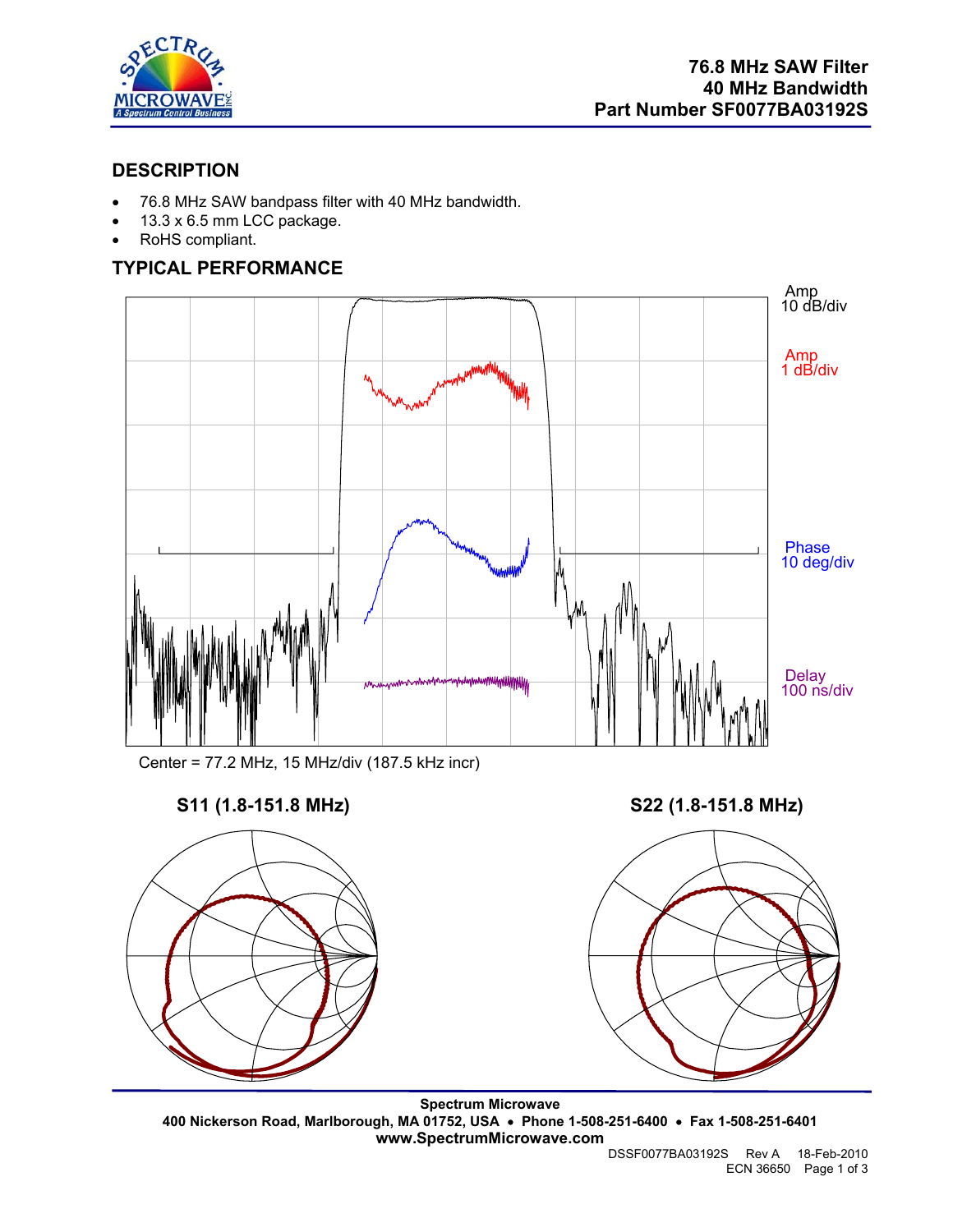

## **SPECIFICATION**

| Parameter                                      | <b>Min</b> | <b>Typ</b> | <b>Max</b> | <b>Units</b> |
|------------------------------------------------|------------|------------|------------|--------------|
| Center Frequency, F <sub>c</sub>               |            | 76.8       |            | <b>MHz</b>   |
| <b>Insertion Loss</b>                          |            | 21.8       | 22         | dB           |
| 1.5 dB Bandwidth                               | 40         | 42.1       |            | <b>MHz</b>   |
| 3 dB Bandwidth                                 | 42         | 43.6       |            | <b>MHz</b>   |
| 40 dB Bandwidth                                |            | 50.4       | 53         | <b>MHz</b>   |
| Amplitude Ripple <sup>2</sup>                  |            | 0.85       |            | dB p-p       |
| $\overline{2}$<br><b>Group Delay Variation</b> |            | 28         | 50         | ns p-p       |
| <b>Absolute Delay</b>                          |            | 0.95       |            | <b>us</b>    |
| Rejection (10 to 50.3 MHz) <sup>3</sup>        | 40         | 44         |            | dB           |
| Rejection (103.3 to 150 MHz) $^3$              | 40         | 48         |            | dB           |
| Source and Load Impedance                      | 50         |            |            | ohms         |
| <b>Temperature Coefficient of Frequency</b>    | -86        |            |            | ppm/°C       |
| <b>Ambient Temperature</b>                     |            | 70         |            | °С           |

Notes: 1. Reference frequency. Computed as mean of the 3 dB frequencies.

- 2. Defined over Fc +/- 19.25 MHz.
- 3. Dependent upon PC board layout.

# **MAXIMUM RATINGS**

| Parameter.                  | Mm    | $M$ ax $\sim$ |        |
|-----------------------------|-------|---------------|--------|
| Storage Temperature Range   | $-25$ | 85            | $\sim$ |
| Operating temperature Range | 65    | 75            |        |
| Input Power Level           |       |               | dBm    |

## **MATCHING CIRCUIT**



Notes:

- Recommend 2% or better tolerance matching components. Typical inductor Q=40.
- Optimum values may change depending on board layout. Values shown are intended as a guide only.

**Spectrum Microwave 400 Nickerson Road, Marlborough, MA 01752, USA** • **Phone 1-508-251-6400** • **Fax 1-508-251-6401 www.SpectrumMicrowave.com**